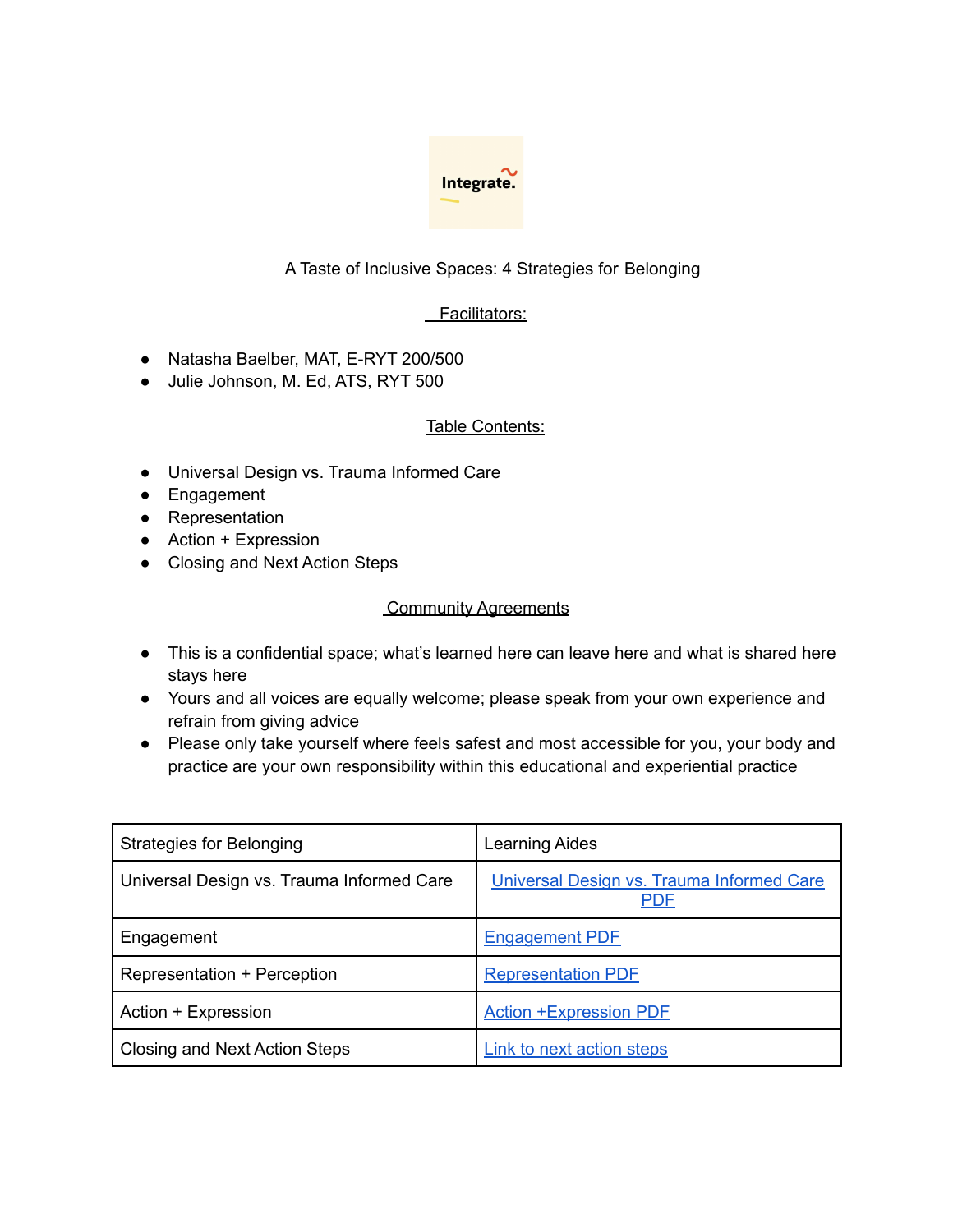## **Additional Learning Items**

Medical Model **-** The **medical model of disability** defines an illness or **disability** as the result of a physical condition, which is intrinsic to the individual (it is part of that individual's own body) and which may reduce the individual's quality of life and cause clear disadvantages to the individual. It views disability as something to be fixed in order for the individual to provide a meaningful contribution. Disability can also only be understood by those trained academically in the specific condition.

**Social Model -** The **social model of disability** has three components as identified by the WHO:

- **impairments:** a problem in body function or structure
- **activity limitations:** a difficulty encountered by a person in executing a task or action
- **participation restrictions:** a problem experienced by a person in involvement in life situations.

Thus, WHO separates the idea of disability from the idea of impairment. It identifies systemic barriers, negative attitudes and exclusion by **society** (purposely or inadvertently) as contributory factors in disabling people. This model promotes the notion that while physical, sensory, intellectual, or psychological variations may cause individual functional limitation or impairments, these do not have to lead to disability unless society fails to take account of and include people regardless of their individual differences.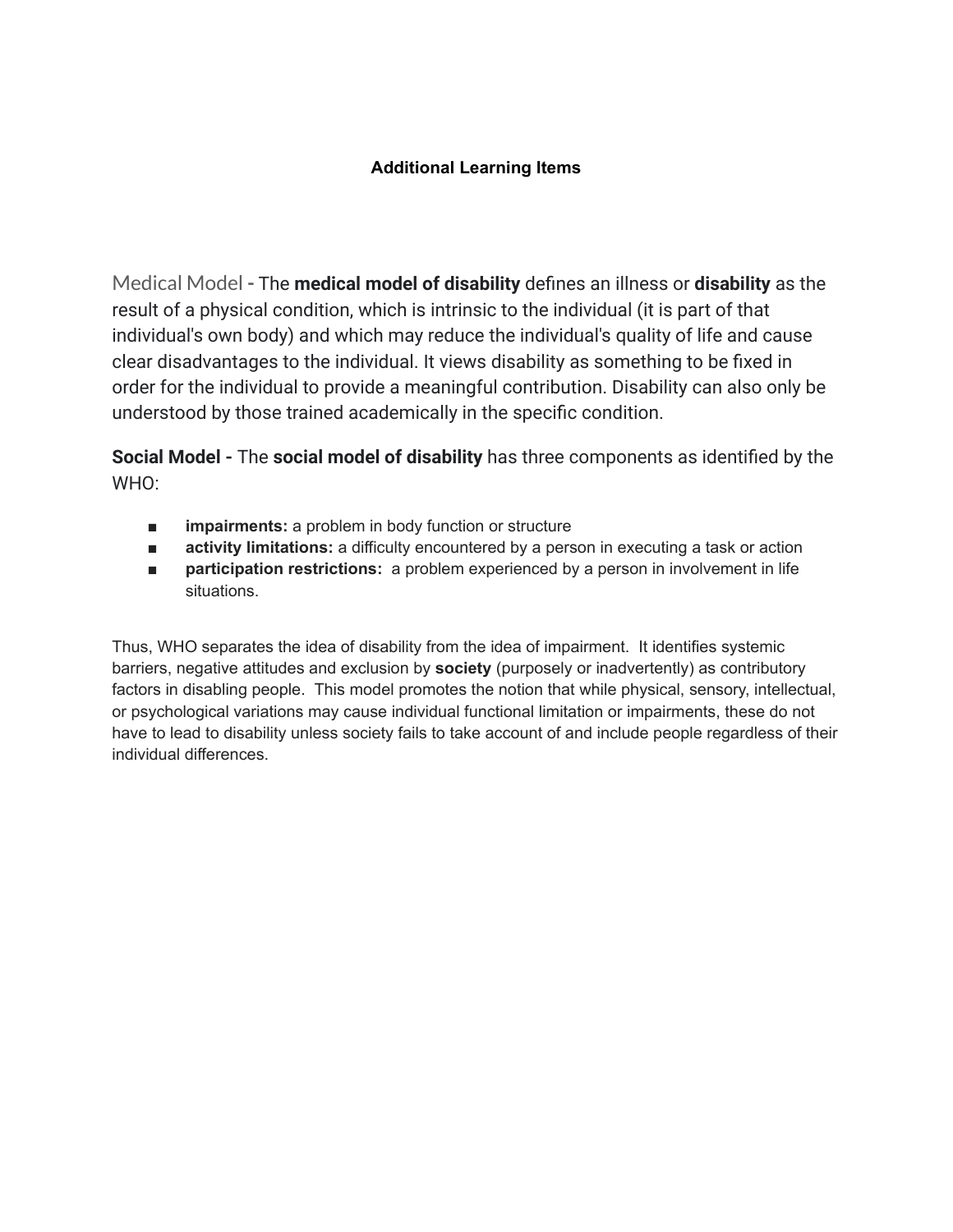# *Table: Models of Disability*

| <b>Medical Model</b>                          | <b>Social Model</b>                               |
|-----------------------------------------------|---------------------------------------------------|
| A diagnosis                                   | A social and environmental issue that deals with  |
| A medical "problem"                           | accessibility, accommodations, and equity         |
|                                               |                                                   |
| A person is limited and defined by the        | Individuals with temporary or permanent           |
| impairment or condition                       | impairments require accommodations to live full   |
|                                               | and independent lives                             |
| Fix the individual                            | Remove barriers: physical, intellectual, cultural |
| Correct the deficit within the individual     | and educational                                   |
| Provide medical, vocational, or psychological | Create access through accommodations, universal   |
| rehabilitation services                       | design, and inclusive learning environments       |
|                                               |                                                   |
| Object of intervention                        | Community member                                  |
| Patient                                       | Participant in                                    |
| Research subject                              | Decision maker                                    |
|                                               | Customer, patron, etc.                            |

## Ask Yourself:

- What is the purpose of my lesson plan or intervention?
- What skills are we addressing?
- Is there a timeline?
- Which skills will require more direction or instruction?
- What skills can be accomplished independently?
- Where are the barriers to accessing the intervention?
- How can I implement universal design access within my plan?